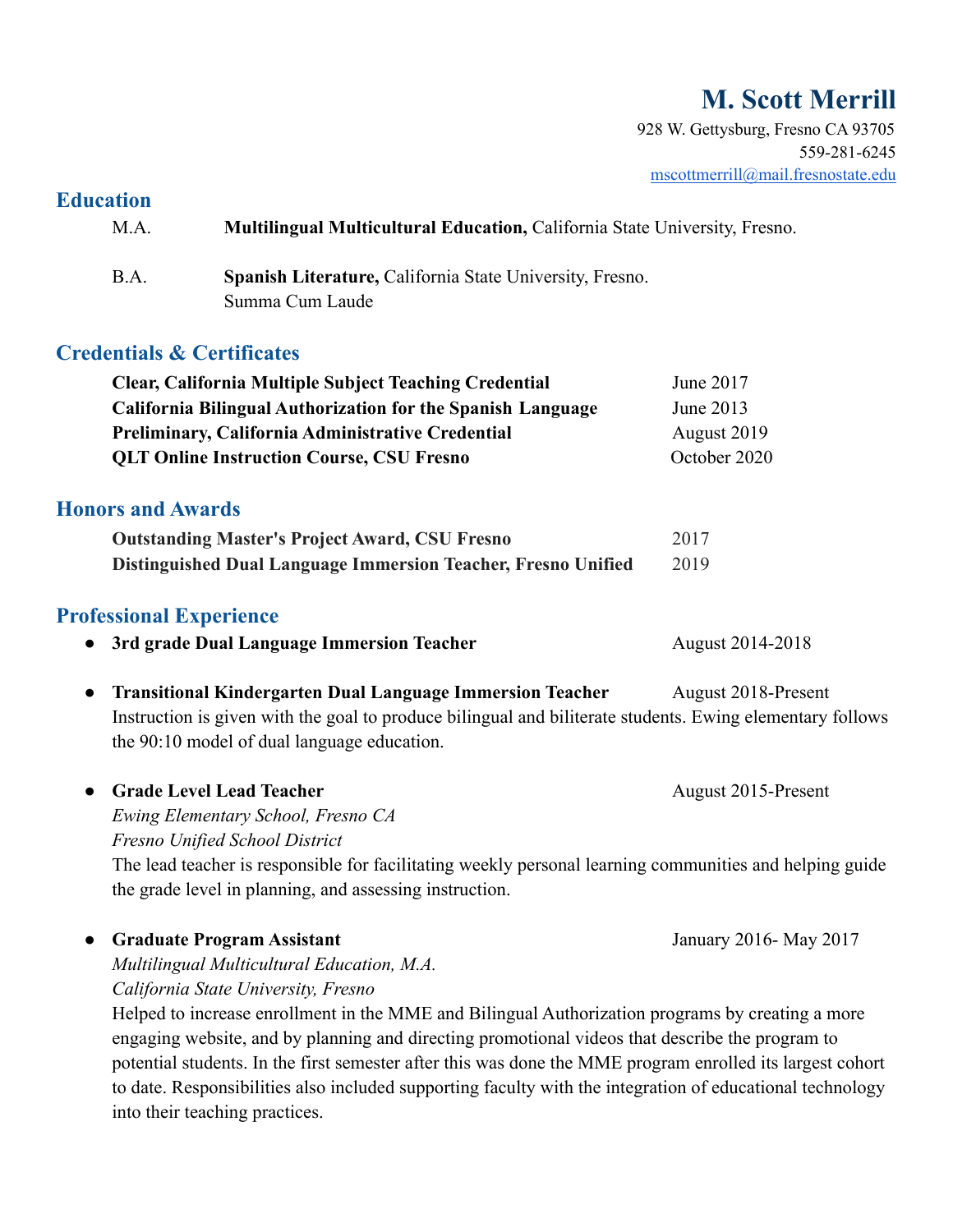California State University, Fresno

Taught LEE 157 Teaching English Learners in Secondary classrooms during the fall 2020 semester.

## **Research Experience**

**Culminating Project** August 2015-May 2017

## **Cultivating Bilingual Identities in Dual Language Schools**

The purpose of this project is to investigate the language identities held by students in an urban dual immersion school in central California and the factors that influence them in order to understand the impact that a positive bilingual identity has on student motivation and language acquisition. The findings of this project were used to create a school climate that is more conducive to the production of positive bilingual identities.

## **Conference Presentations**

#### **Fresno Unified Dual Immersion Parent Conference**

| Using Technology in Dual Language Classrooms              | April 2014 |
|-----------------------------------------------------------|------------|
| Cultivating Bilingual Identities in Dual Language Schools | March 2019 |

#### **California Association of Bilingual Educators Conference** March 2018

Promoting, Cultivating, and Sustaining Effective Dual Language Programs

## **Professional Accomplishments**

#### **\$14,000 dollars raised for technology at Ewing Elementary**

In 2016 I initiated and led a campaign among interested teachers to use crowdfunding sites in order to bring more technology into the classroom. After training teachers about how to use [www.donorschoose.org,](http://www.donorschoose.org) we raised \$14,000 and were able to purchase 70 new computers and a 3D printer for our school site. Because of this all 3rd graders at my site now have a 1:1 student to computer ratio.

**Created [www.FresnoTKDI.org](http://www.fresnotkdi.org)** to support student learning across the district during the suspension of school during the COVID-19 pandemic. In the first week the site reached over 1,4000 users in 15 countries.

# **M. Scott Merrill**

**● Lecturer** August 2020-Present